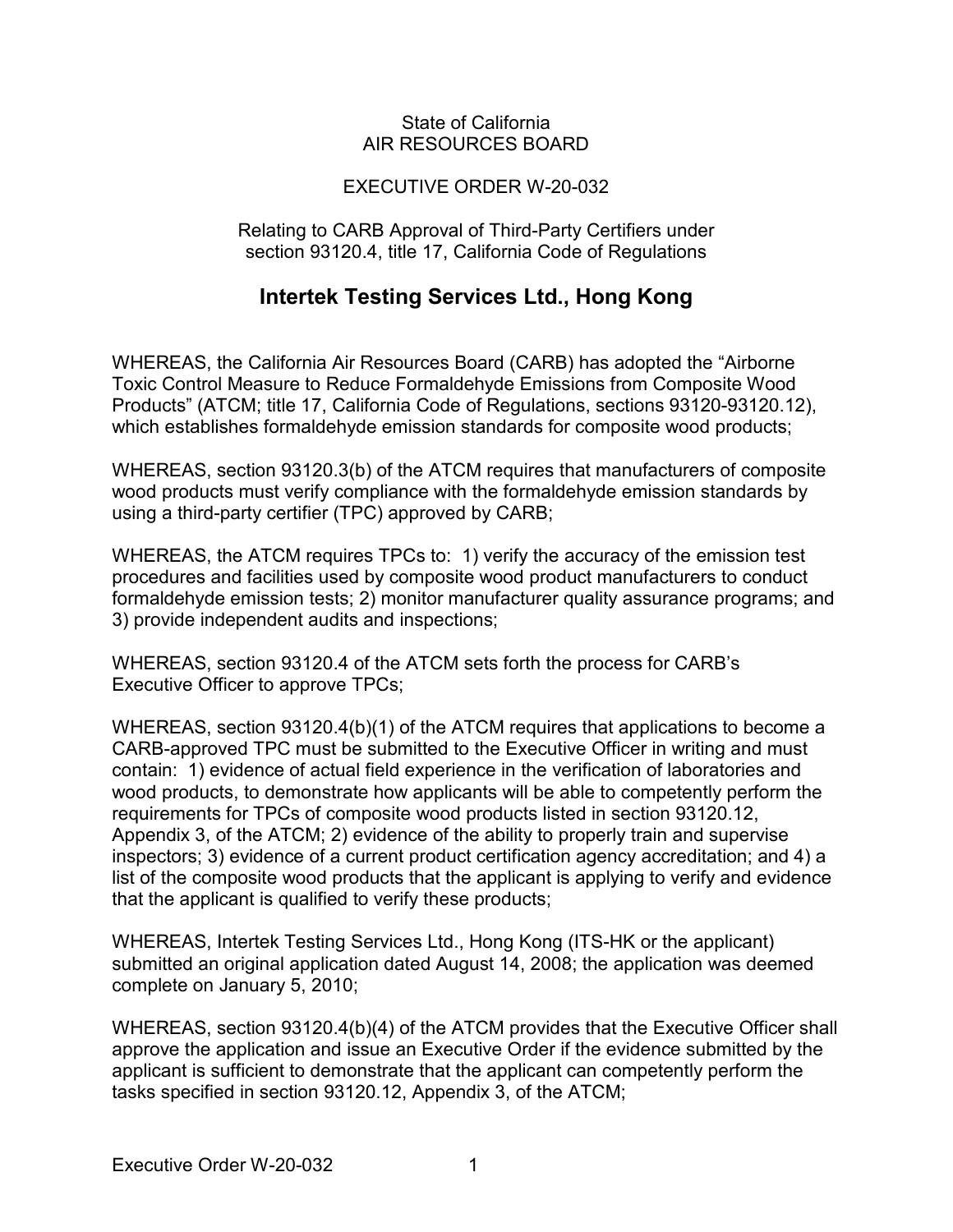WHEREAS, ITS-HK was issued Executive Order W-10-032, signed on February 10, 2010;

 WHEREAS, section 93120.4(b)(4) of the ATCM allows CARB-approved TPCs to apply for re-approval to CARB by submitting an updated application;

WHEREAS, ITS-HK submitted the original and the updated applications for approval to CARB as follows:

| <b>Executive Order#</b> | <b>Date Received</b> | <b>Date Signed</b> | <b>Actions</b>                                                                                                             |
|-------------------------|----------------------|--------------------|----------------------------------------------------------------------------------------------------------------------------|
| W-10-032                | 8/14/2008            | 2/10/2010          | Original                                                                                                                   |
| W-10-032A               | 2/19/2010            | 3/17/2010          | Amendment to reflect<br>the current certification<br>program                                                               |
| W-12-032                | 4/2/2012             | 4/25/2012          | Renewal                                                                                                                    |
| W-14-032                | 2/26/2014            | 6/5/2014           | Renewal                                                                                                                    |
| W-16-032                | 2/29/2016            | 6/13/2016          | Renewal                                                                                                                    |
| W-16-032A               | 11/28/2017           | 1/25/2018          | Amendment to add<br>Intertek Testing<br>Services - Guangzhou<br>$(ITS-GZ)$ as a<br>subcontracted<br>laboratory for testing |
| W-18-032                | 6/4/2018             | 9/26/2018          | Renewal                                                                                                                    |

WHEREAS, ITS-HK submitted an updated application for re-approval to CARB on July 30, 2020;

WHEREAS, ITS-HK's updated application for re-approval to CARB was deemed complete on August 4, 2020;

 section 93120.4(b)(1); and WHEREAS, the Executive Officer finds that the complete, updated application for re-approval demonstrated the TPC's ability to continue to comply with

 appropriate that Executive Order W-18-032 be superseded by this Executive Order W-20-032. WHEREAS, the Executive Officer approved ITS-HK's request for re-approval and it is

 NOW, THEREFORE, IT IS ORDERED that ITS-HK is hereby approved as a TPC and is issued the following number designating them as a CARB-approved TPC: **TPC-032**.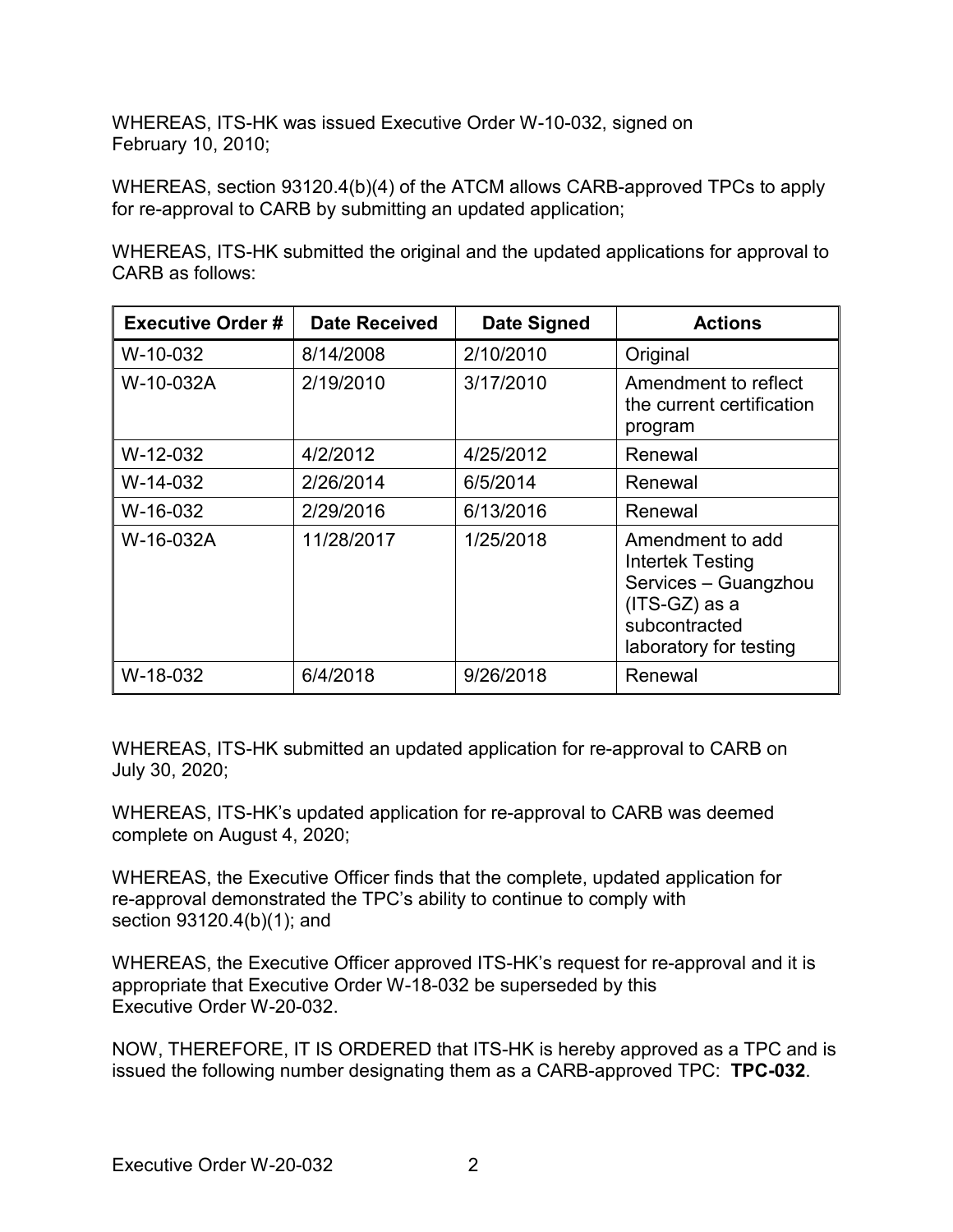BE IT FURTHER ORDERED that ITS-HK is a CARB-approved TPC for the following composite wood products: hardwood plywood, particleboard, and medium density fiberboard

fiberboard.<br>BE IT FURTHER ORDERED that this approval is subject to the following conditions:

- 1. ITS-HK must provide their CARB-approved TPC number to each manufacturer it Appendix 3, of the ATCM. has subcontracted with for services, as specified in section [93120.12,](https://93120.12)
- 2. ITS-HK and their subcontractor listed in Attachment A must participate in an inter-laboratory study of their primary and/or secondary chamber facilities.
- 3. If ITS-HK wishes to use a subcontractor other than those listed in Attachment A, the tasks for which it is employed. ITS-HK shall not use the subcontractor unless the Executive Officer approves the request in writing. ITS-HK must submit a request to the Executive Officer in writing and must provide evidence to demonstrate that the subcontractor can competently perform
- 4. ITS-HK shall immediately notify the Executive Officer if any accreditation or expire, or revoked within the duration of this Executive Order. certification provided in support of their initial application is renewed, allowed to

 BE IT FURTHER ORDERED that this Executive Order W-20-032 supersedes Executive Order W-18-032, which was issued on September 26, 2018.

 application to the Executive Officer as provided in section 93120.4 of the ATCM. BE IT FURTHER ORDERED that this Executive Order shall have a duration of two years from the date it is executed; within 120 days prior to the expiration of this Executive Order, ITS-HK may apply for re-approval by submitting an updated

 BE IT FURTHER ORDERED that the Executive Officer may review and, for good ATCM. The Executive Officer shall not modify or revoke this Executive Order without specified in title 17, California Code of Regulations, section 60055.1 et seq. cause, modify or revoke this Executive Order as provided in section 93120.4(d) of the affording ITS-HK with the opportunity for a hearing in accordance with the procedures

 BE IT FURTHER ORDERED that ITS-HK must maintain records in electronic or hard copy form for two years, for review by CARB upon request, as specified in section [93120.12,](https://93120.12) Appendix 3, of the ATCM.

 BE IT FURTHER ORDERED that on or before March 1 of each year, ITS-HK must section [93120.12,](https://93120.12) Appendix 3, of the ATCM. provide an annual report to CARB for the previous calendar year, as specified in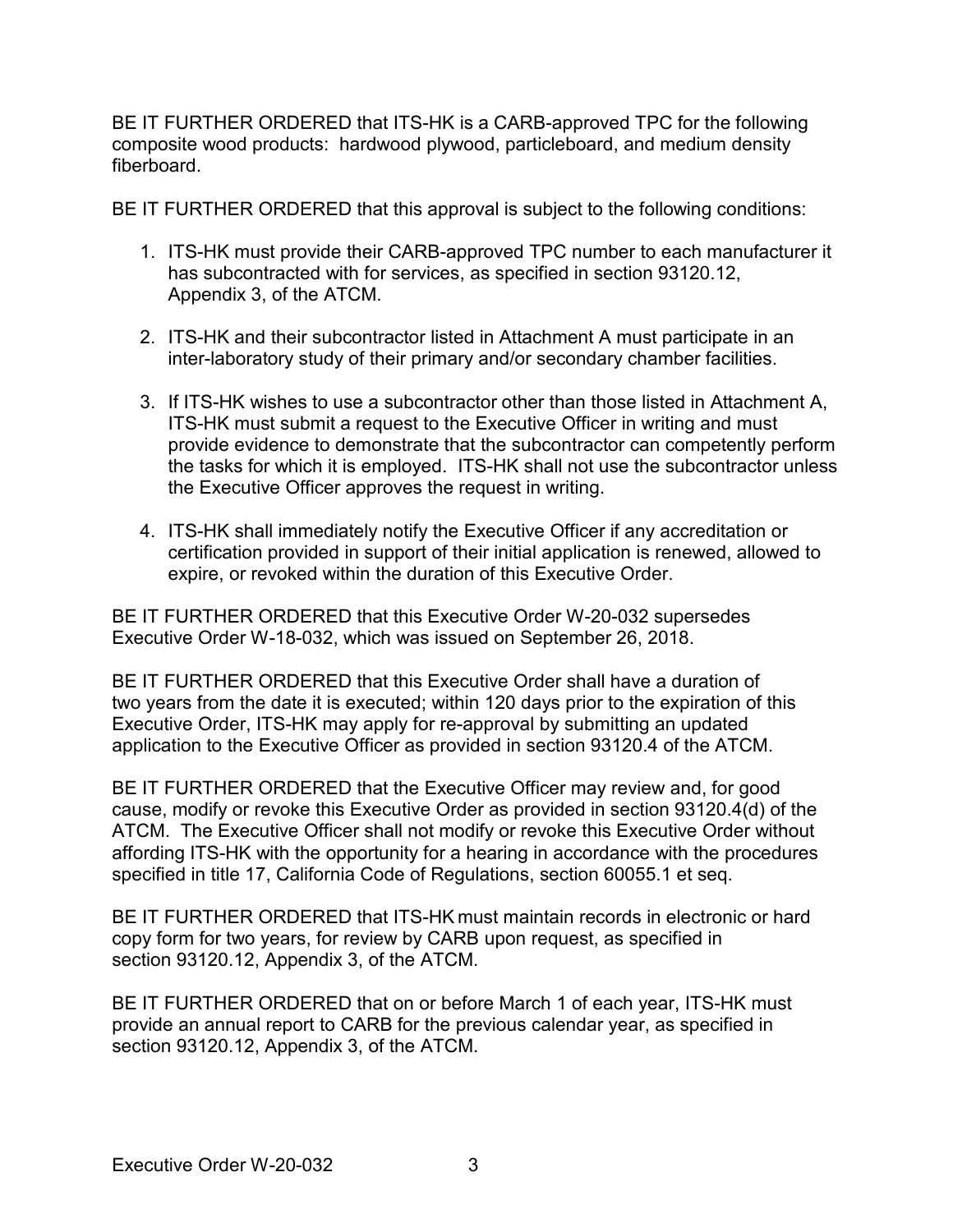BE IT FURTHER ORDERED that ITS-HK must notify the Executive Officer in writing within 30 days of any change in their ability to carry out the responsibilities of this Executive Order.

Executed at Sacramento, California this 14<sup>th</sup> day of August, 2020.

Pichard Bys \_\_\_\_\_\_\_\_\_\_\_\_\_\_\_\_

Richard Boyd, Chief Risk Reduction Branch Transportation and Toxics Division